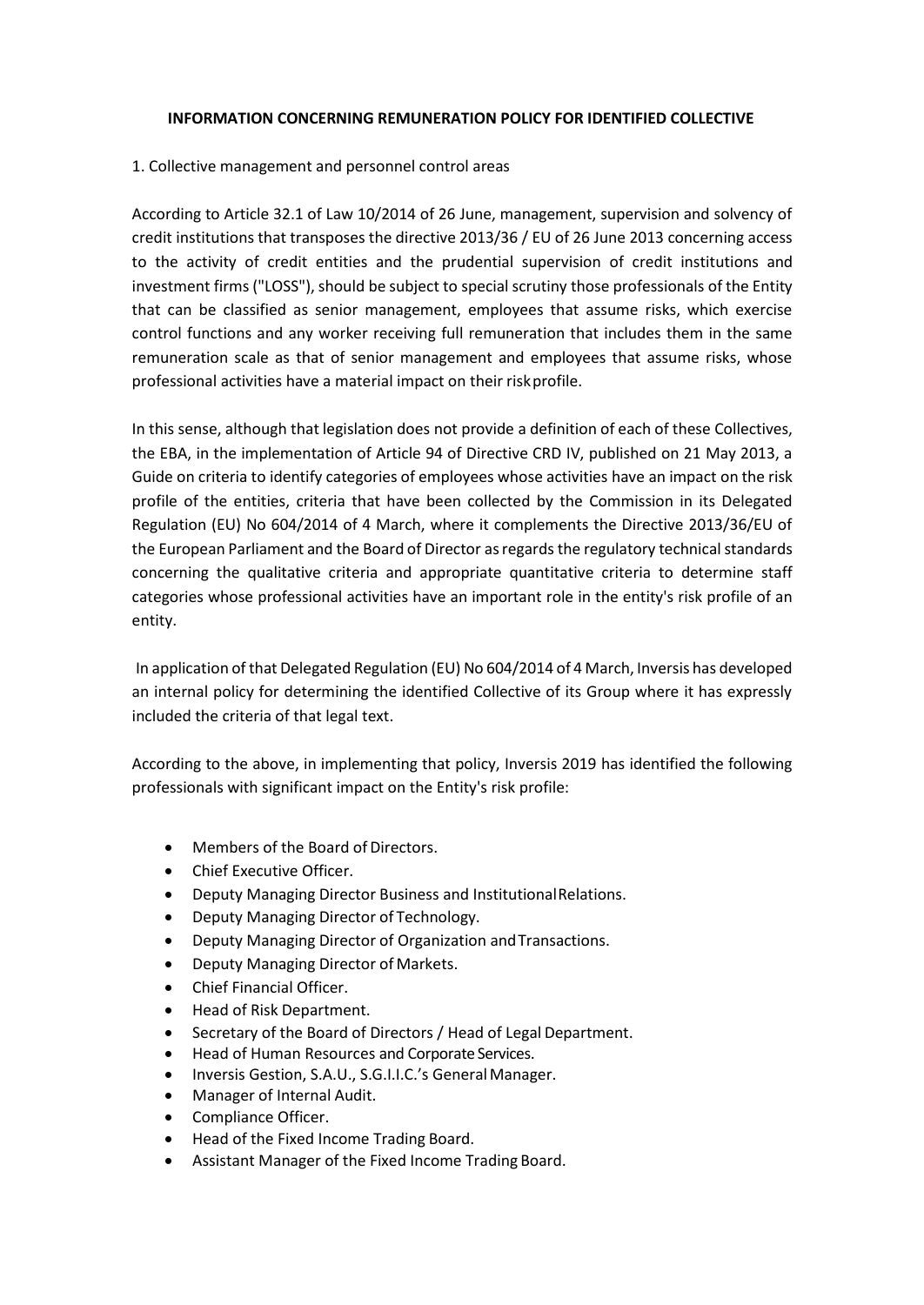It is to this group to which the measures contained in the remuneration policy of the identified Inversis Group, which complies with the requirements on remuneration established in the LOSS and that are described below.

### 2. Remuneration Policy

#### 2.1. General principles of the Policy

The Remuneration Policy of the Inversis Group establishes a system of remuneration compatible with the business strategy, objectives, values and long-term interests of the company, both in absolute and comparative terms with the sector.

The Retribution Policy seeks to establish a remuneration scheme appropriate to the dedication and responsibility assumed by the people to which it is applicable, in order to, on the one hand, attract, retain and motivate the most outstanding professionals, and on the other, contribute that the Entity can fulfil its strategic objectives within the framework in which it carries out its activity, all of this, in accordance with what is established in the current legislation, and avoiding, in particular, that the Policy itself encourages behaviors of excessive assumption of risks that break the solidity of the Entity.

The general principles of the remuneration policy are as follows:

- Multiplicity of elements
- Prudent and effective risk management
- Alignment with long-term interests
- Appropriate ratio between fixed and variable components
- Internal and external equity
- Supervision and effectiveness
- Flexibility and transparency
- Simplicity and individualization

The current remuneration policy was approved by the Board of Directors in June 2019 following a proposal by the Appointments and Remuneration Committee.

2.2. Key components of the Policy

The policy makes a clear distinction between the criteria for setting:

- Fixed base remuneration, which mainly reflects the relevant professionalexperience and organizational responsibility as stipulated in the job description as part of the working conditions, and
- The variable compensation reflecting sustainable performance and adapted to the risk.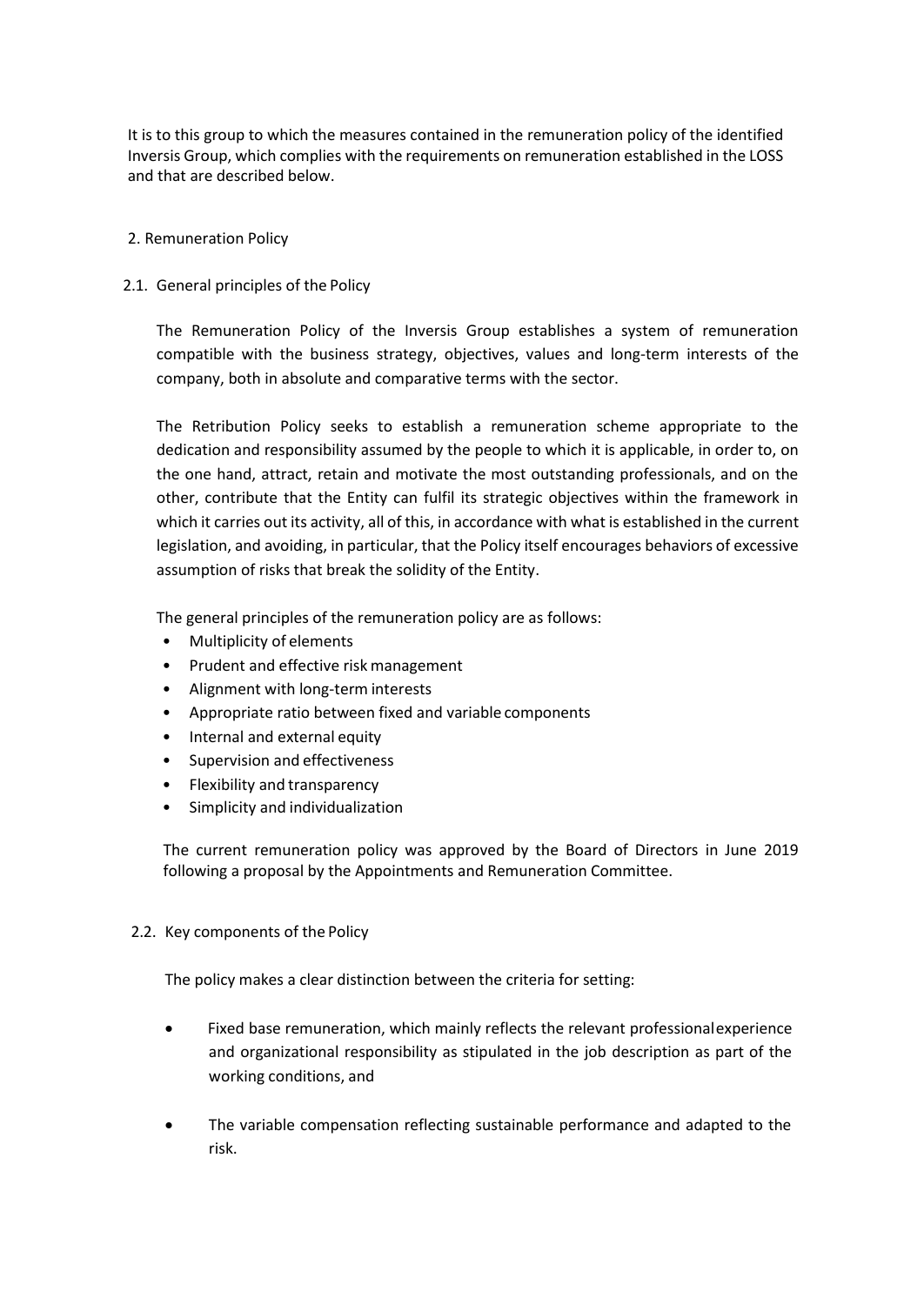The general variable remuneration system applicable in the Bank is set depending on the degree of achievement of previously set annual targets and communicated to the employee, while it promotes solid and effective risk management that avoids that the creation of incentives to individual excessive risk taking behaviors.

The company, departmental and individual objectives are general, with a weighting between them that varies according to the level of responsibility of the person and the role it occupies.

Thus, in general, members of the identified Inversis Collective shall have in their variable incentive the following assessment:

- a. A reference to the operating margin of the Banca March Subgroup, as happens with all subsidiaries of the Group.
- b. A reference to the results of the entity (ordinary BAI), which links the amount of incentive to the development of the Bank and promotes collaboration between areas.
- c. A number of strategic objectives:
	- For commercial, equipment specific businessobjectives.
	- For support functions, qualitative objectives bydepartment.
- d. Finally, quality of service is included as a variable.

In any case, there are minimum thresholds of achievement of objectives, below which no variable remuneration is generated.

2.3. Risk-taking preventive measures

The remuneration policy is consistent with sound and effective risk management, not allowing elements that could lead to actions that exceed the level of tolerated risk by the Entity.

In addition, personnel that exercise control functions are remunerated based on the achievement of the objectives linked to their functions, regardless of the business area results they control.

The policy is also consistent with the business strategy, objectives, values and long-term interests of the Entity.

To this end, the remuneration assessment component based on the results has long-term vision and takes into account current and future risks associated with them.

The variable remuneration in relation to the fixed remuneration does not have, as a rule, a significant proportion, to avoid excessive risk taking.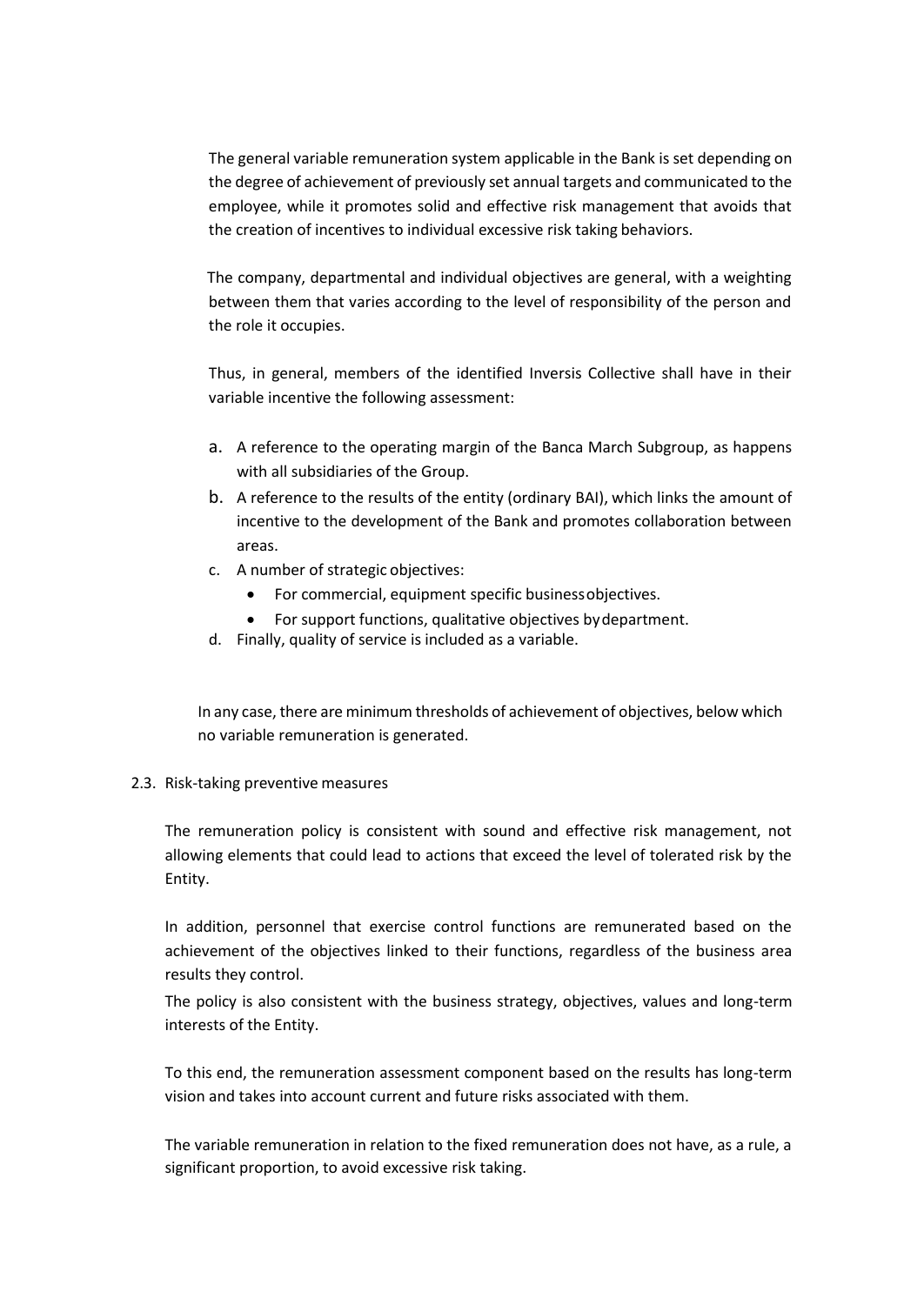The Extraordinary and Ordinary Universal General Shareholder Meeting of BANCO INVERSIS, S.A., unanimously agreed, at its meeting held on 25th April 2018 to approve a variable remuneration level higher than 100% of the fixed component of the total remuneration, to a limit of 200%, for the Head and the Assistant Manager of the Fixed Income Trading Board, on the basis of the detailed recommendation issued for this purpose by the Board of Directors of BANCO INVERSIS, S.A., at the proposal of the Appointment and Remuneration Committee, on 15<sup>th</sup> March 2018.

Regarding the criteria used in the determination of the remuneration, certain aspects have been included to take into account not only present but also future risks. The followingare briefly the criteria included in the remuneration policy:

- The objectives established for the members of the Identified Collective include aspects to be taken into account, the degree of compliance with regulations and supervision regulations, the Bank's solvency and liquidity levels and risk management. Accordingly, it should be noted that the Board of Directors has established a Statement of risk appetite with the monitoring thresholds relating to the solvency and the different risks faced by Banco Inversis and its Group and that are subject to monitoring by the Steering Committee, by the Joint Commission of Audit and Risk and by the Board ofDirectors.
- A substantial part of the variable remuneration component will be deferred over a period of three years. Additionally, a substantial part of the variable remuneration component shall be paid in instruments linked to the share value. Both aspects are developed in point 2.3.1 of this document.
- The remuneration policy generally provides all members of the Identified Collective a remuneration reduction Clause ("malus"), whereby the deferred variable remuneration pending payment will be subject to reduction by Inversis and a clawback if, during the period until its consolidation, certain circumstances occur, which are shown later in section 2.3.2.

## 2.3.1. Deferral and payment instruments

As previously mentioned, a substantial portion of the variable remuneration, namely 40 percent, is deferred over a period of three years, successfully adapting to the nature of the business, its risks and the activities of the identified Collective members. This deferred remuneration will be paid over the three years immediately following the one in which the non-deferred part is received, according to the following timetable: 12 percent in the first year, 14 percent in the second year and 14 percent in the third year.

As established by the regulations in force, Inversis should set and apply the remuneration policy according to its internal organization and in proportion to its size, the nature, scope and complexity of their activities.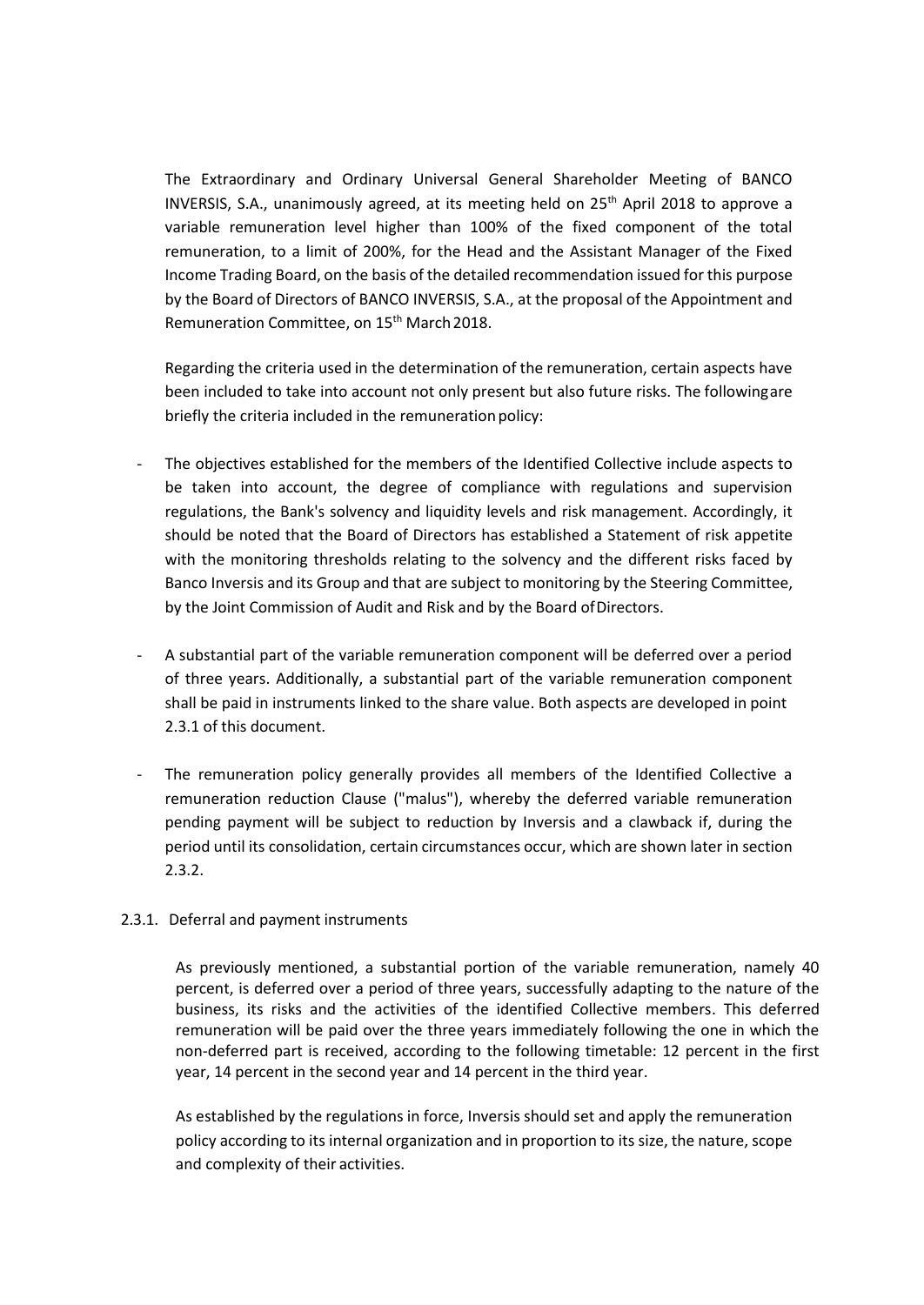In this regard, the principle of proportionality, the provisions in the clause deferring contained in the Remuneration Policy of the Identified Collective of Inversis, shall apply to members of the Identified Collective whose gross annual variable remuneration exceeds 50,000 Euros and, in any case, any staff member that is identified in the Collective as a member of the management body in its management role or as a member of the management body is its supervisory function. These are the members of the Steering Committee and Inversis Directors.

Exceptionally, in the case of elements of variable remuneration of a particularly high amount, 60 percent of the variable remuneration will be deferred 5 years, at a rate of 12 percent per annum. The Board of Directors, following the proposal of the Appointments and Remuneration Committee, defines what level of variable remuneration constitutes a particularly high amount, after taking into account the average remuneration paid in the Entity, the report on the comparison of remunerations by the European Banking Authority, and where appropriate, the results of the comparison of national and other remunerations, as well as the thresholds established by the competent authorities.

As has also been stated above, to the extent that Inversis is not listed on an official organized market, a substantial part of the variable remuneration element will be paid in instruments linked to the share value. The instruments equivalent to the shares will be indexed to the evolution of the Inversis subgroup equity and therefore take into account the evolution of the solvency and the risk profile of the Group.

## 2.3.2. Ex-post adjustments of remunerations

The variable remuneration, including the deferred portion, is paid or is consolidated only if it is sustainable according to the financial situation of the entity as a whole, and if it is justified on the basis of the results of the Entity, the Business Unit, of the Department and the person concerned.

The remuneration policy generally includes for all members of the Identified Collective a reduction of remuneration clause ("malus"), whereby the deferred variable remuneration that is pending payment will be subject to reduction by Inversis if , during the period of its consolidation, the following circumstances occur: reformulation of annual accounts, fraudulent action by the Employee, the performance of any act or omission that causes

damage to the Entity, that the Employee has caused serious damage to the Entity, regarding fault or negligence, that the Employee has been sanctioned for a serious and intentional breach of any of the internal rules of Inversis, in particular those related to risk management, that the Employee has been sanctioned for a breach of the norms of ordination and discipline referred to in Title IV of Law 10/2014 of June 26, Management, supervision and solvency of credit institutions classified as serious or very serious.

In addition, for those members of the Identified Collective of Inversis who have been identified in said group for the application of any of the qualitative criteria established in the Identified Collective Determination Policy approved for this purpose, the deferred variable remuneration that is pending payment will also be the object of reduction by Inversis if, during the period until its consolidation, one of the following circumstances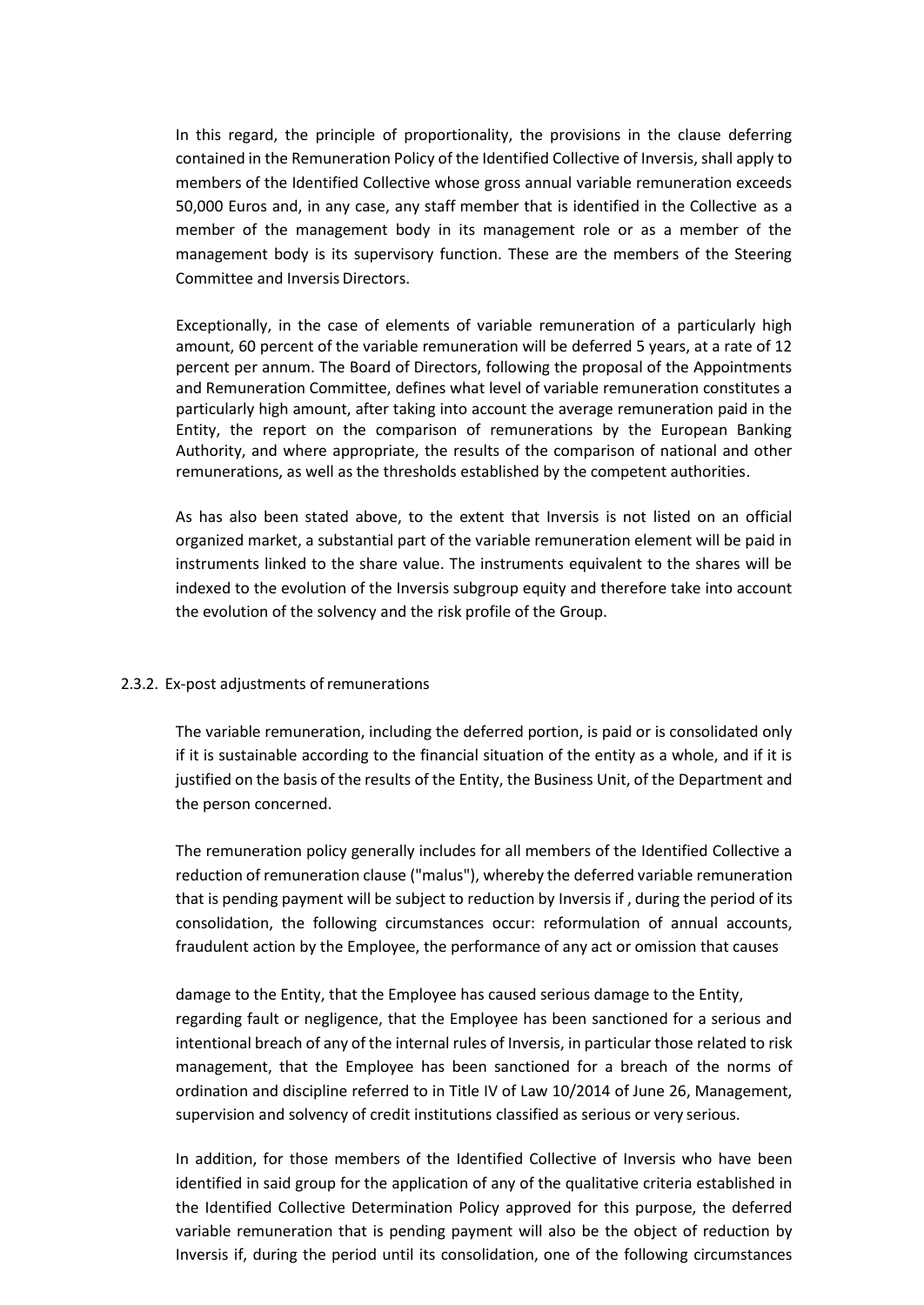occurs as a consequence of a management attributable to the Employee: Failure to comply with the capital and liquidity ratios legally established at any time by current regulations, or that significant changes have occurred in the Bank's risk profile for actions carried out outside the policies and limits approved by the Bank, or when the solvency or liquidity level, or both, is below the tolerance limit set in the Risk Appetite Framework approved by the Investment Management Board, and the remuneration policy approved by the Banca March Group.

# 3. Quantitative data

The following is a summary of the amounts paid in 2018 and those pending payment to the Identified Collective members:

| <b>IDENTIFIED COLLECTIVE AT 2018.12.31</b>                                      |                                 |  |  |  |
|---------------------------------------------------------------------------------|---------------------------------|--|--|--|
| Number of persons                                                               | 21                              |  |  |  |
| <b>REMUNERATION CONCEPTS</b>                                                    | <b>TOTAL IN</b><br><b>EUROS</b> |  |  |  |
|                                                                                 |                                 |  |  |  |
| <b>FIXED REMUNERATION RECEIVED IN 2018</b>                                      |                                 |  |  |  |
| <b>IDENTIFIED COLLECTIVE AT 2018.12.31</b>                                      | 2.937.846                       |  |  |  |
| <b>IDENTIFIED COLLECTIVE FORMER MEMBERS</b>                                     | 98.351                          |  |  |  |
| <b>VARIABLE REMUNERATION ACCRUED IN 2018</b>                                    |                                 |  |  |  |
| <b>IDENTIFIED COLLECTIVE AT 2018.12.31</b>                                      | 2.469.403                       |  |  |  |
| IDENTIFIED COLLECTIVE FORMER MEMBERS                                            | 0                               |  |  |  |
| VARIABLE RETRIBUTION RECEIVED (NOT DEFERRED) IN 2018                            |                                 |  |  |  |
| <b>IDENTIFIED COLLECTIVE AT 2018.12.31</b>                                      | 648.154                         |  |  |  |
| <b>IDENTIFIED COLLECTIVE FORMER MEMBERS</b>                                     | $\Omega$                        |  |  |  |
| DEFERRED VARIABLE REMUNERATION OF PREVIOUS FINANCIAL YEARS AND RECEIVED IN 2018 |                                 |  |  |  |
| <b>IDENTIFIED COLLECTIVE AT 2018.12.31</b>                                      | 652.588                         |  |  |  |
| <b>IDENTIFIED COLLECTIVE FORMER MEMBERS</b>                                     | 95.178                          |  |  |  |
| DEFERRED VARIABLE REMUNERATION PENDING PAYMENT AT 31.12.2018                    |                                 |  |  |  |
| <b>IDENTIFIED COLLECTIVE AT 2018.12.31</b>                                      | 2.611.511                       |  |  |  |
| <b>IDENTIFIED COLLECTIVE FORMER MEMBERS</b>                                     | 254.550                         |  |  |  |

The distribution by area of activity of the remuneration paid to the Identified Collective members is as follows:

|                                                   | <b>INVESTMENT</b><br><b>BANK</b> | <b>COMMERCIAL</b><br><b>BANK</b> | <b>ASSET MANAGEMENT</b><br><b>AREA</b> | <b>REST</b> |
|---------------------------------------------------|----------------------------------|----------------------------------|----------------------------------------|-------------|
| <b>No. PERSONS</b>                                |                                  |                                  |                                        | 16          |
| TOTAL FIXED AND VARIABLE PERCEPTIONS ACCRUED 2018 | 3.040.748                        |                                  | 152.262                                | 2.312.591   |

In 2018, compensation was accrued to members of the identified group for the amount of 805,185.25 Euros. Deferral and payment measures were applied to said amount using instruments contemplated in the Remuneration Policy and in the applicable relevant legislation. No payments or compensation were made for incorporation to members of the identified group.